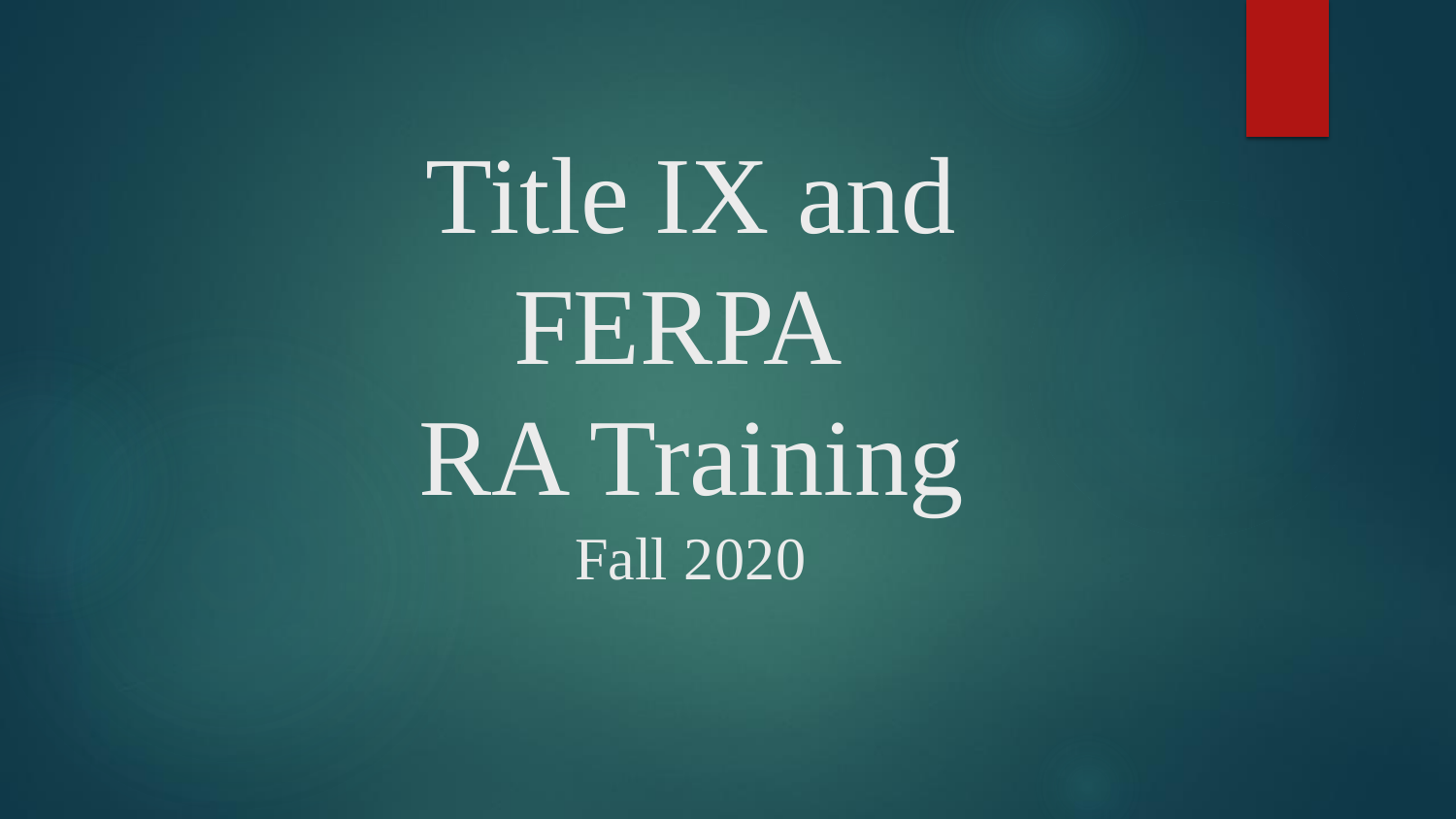# Location



Hannah Satram-Hale Title IX Coordinator ASB Room 537 Hannah.hale@kysu.edu 502-597-6138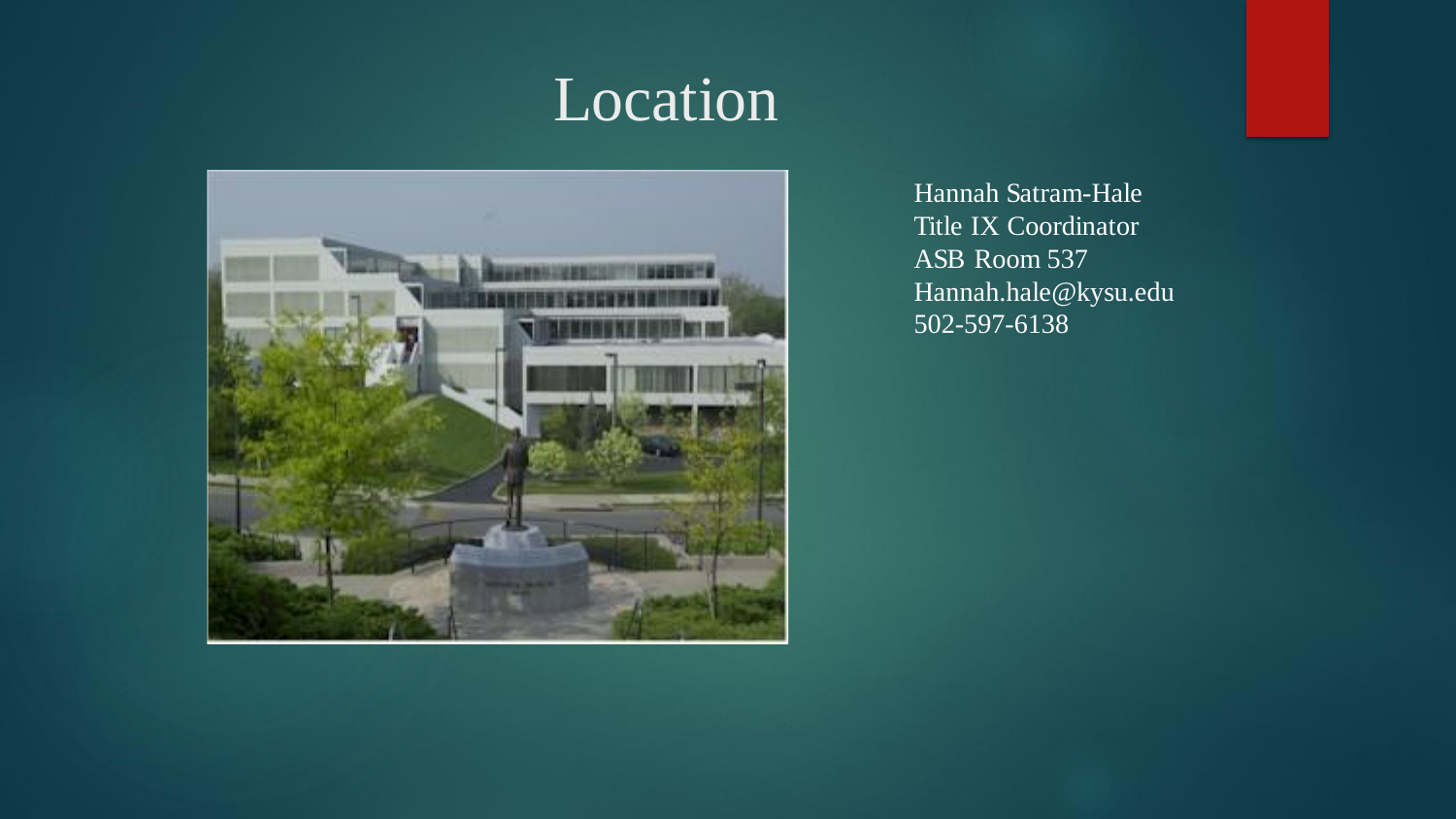### About Title IX

 Title IX states, *"No person in the United States shall, on the basis of sex, be excluded from participation in, be denied the benefits of, or be subjected to discrimination under any education program or activity receiving Federal financial assistance."*

 $\triangleright$  Some key issue areas in which recipients have Title IX obligations are: recruitment, admissions, and counseling; employment; financial assistance; athletics; single-sex education; treatment of pregnant and parenting students; discipline; and sex-based harassment.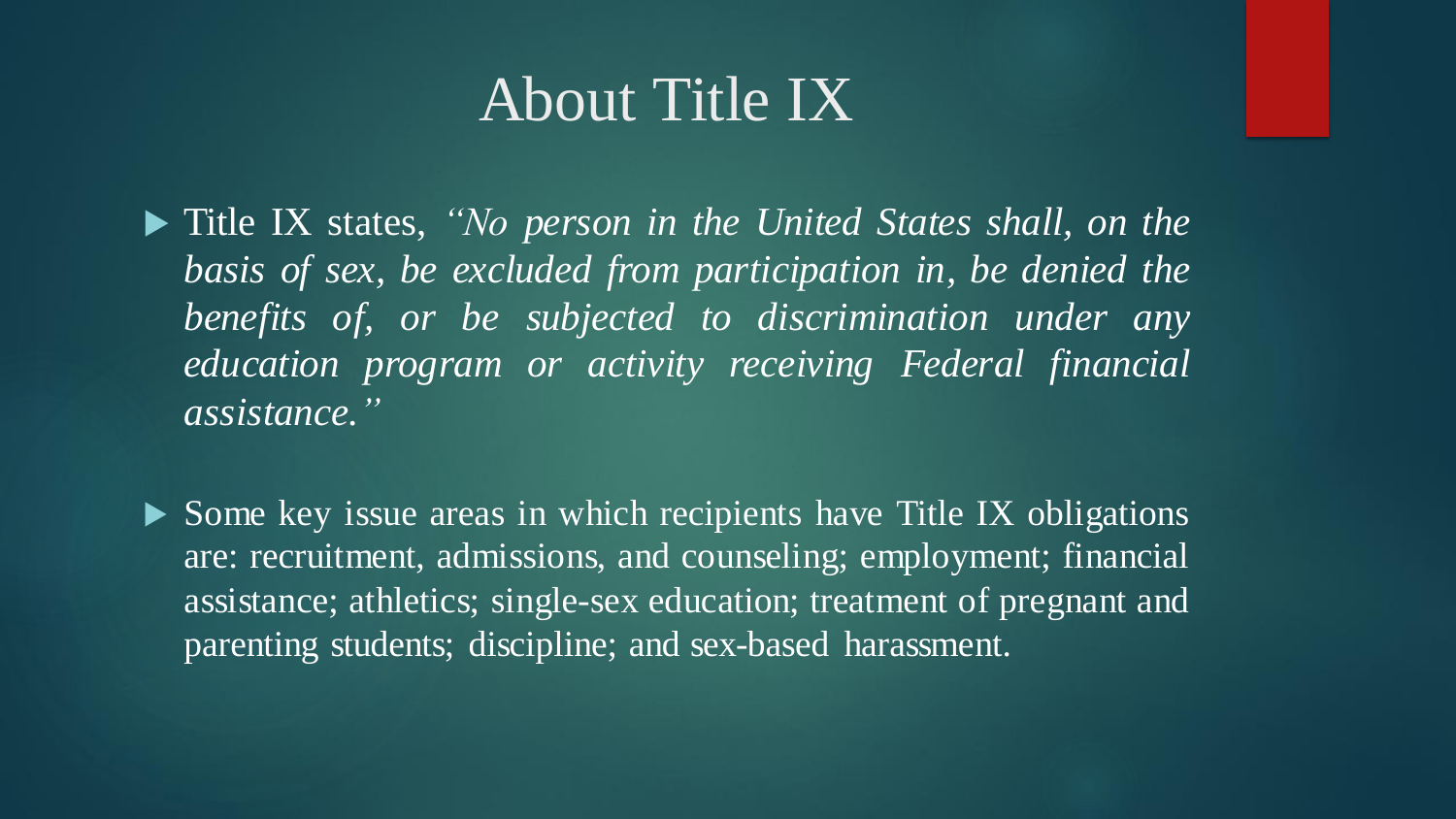# Key Topics

#### TITLE IX

- KSU's Interim Policy and Procedures on Sexual Harassment as Defined Under Title IX and Other Sexual Misconduct
- Sexual Harassment, Sexual Assault, and other Sexual Misconduct Defined

Consent

- Duties of a "Responsible Person"
- Reporting a Title IX Violation
- **FERPA** 
	- Student Privacy
	- **Parent Requests**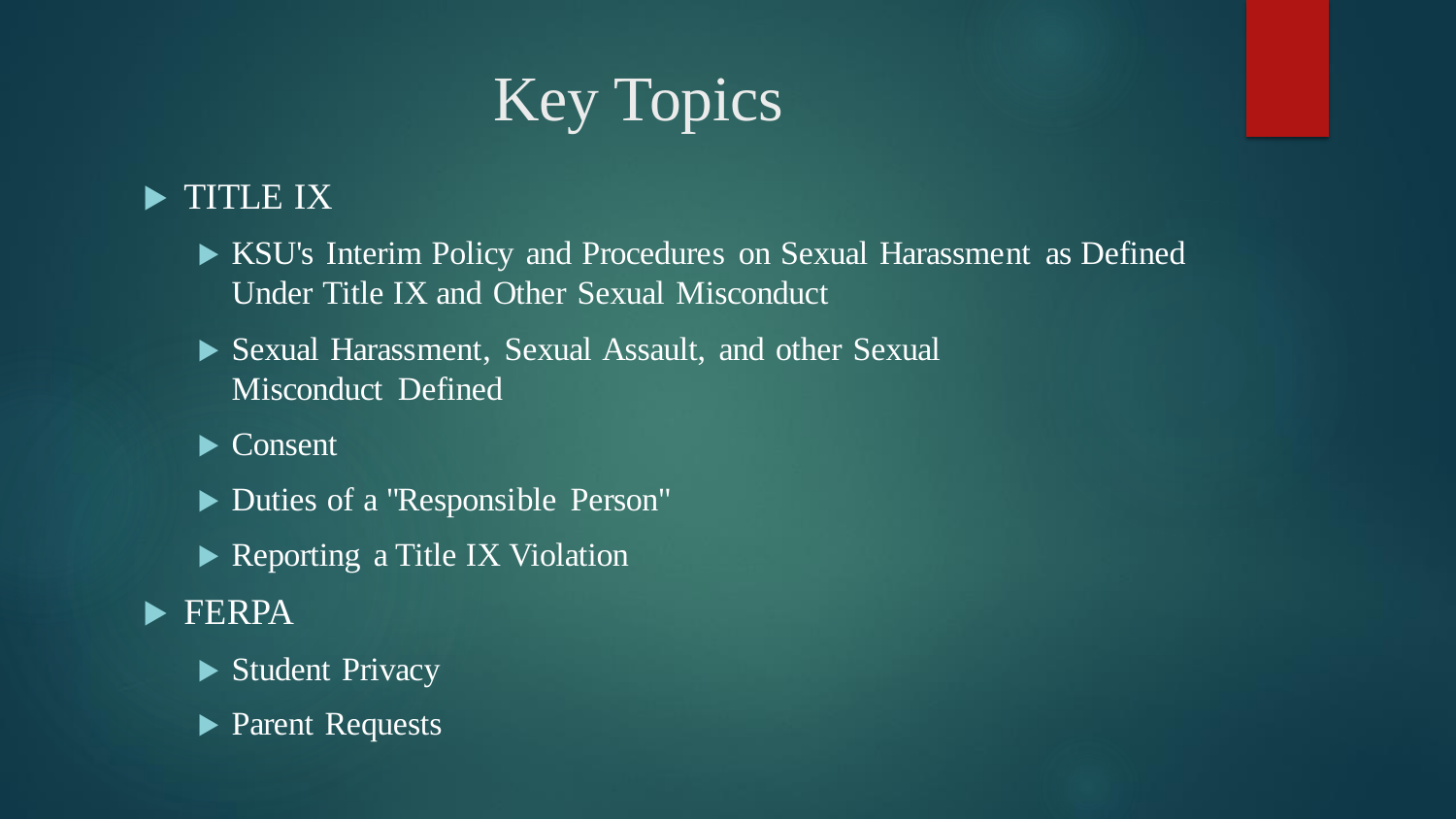### Sexual Harassment

- KSU's Policy and Procedures on Sexual Harassment defined under Title IX and Other Sexual Misconduct prohibits sexual harassment and sexual misconduct, which includes:
	- Sexual Harassment means conduct on the basis of sex that occurs in the University's education program or education activity and satisfies one or more of the following:
		- An employee of the University conditioning the provision of an aid, benefit, or service of the recipient on an individual's participation in unwelcome sexual conduct. This type of sexual harassment is also referred to as Quid Pro Quo.;
		- Unwelcome conduct determined by a reasonable person to be so severe, pervasive, and objectively offensive that it effectively denies a person equal access to the University's education program or activity. This type of sexual harassment is also referred to as Hostile Environment.; or
		- Sexual assault" as defined in 20 U.S.C.  $1092(f)(6)(A)(v)$ , "dating violence" as defined in 34 U.S.C.  $12291(a)(10)$ , "domestic violence" as defined in 34 U.S.C.  $12291(a)(8)$ , or "stalking" as defined in 34 U.S.C. 12291(a) (30).
- Prohibits Retaliation
- You do not have to define it, you should report it.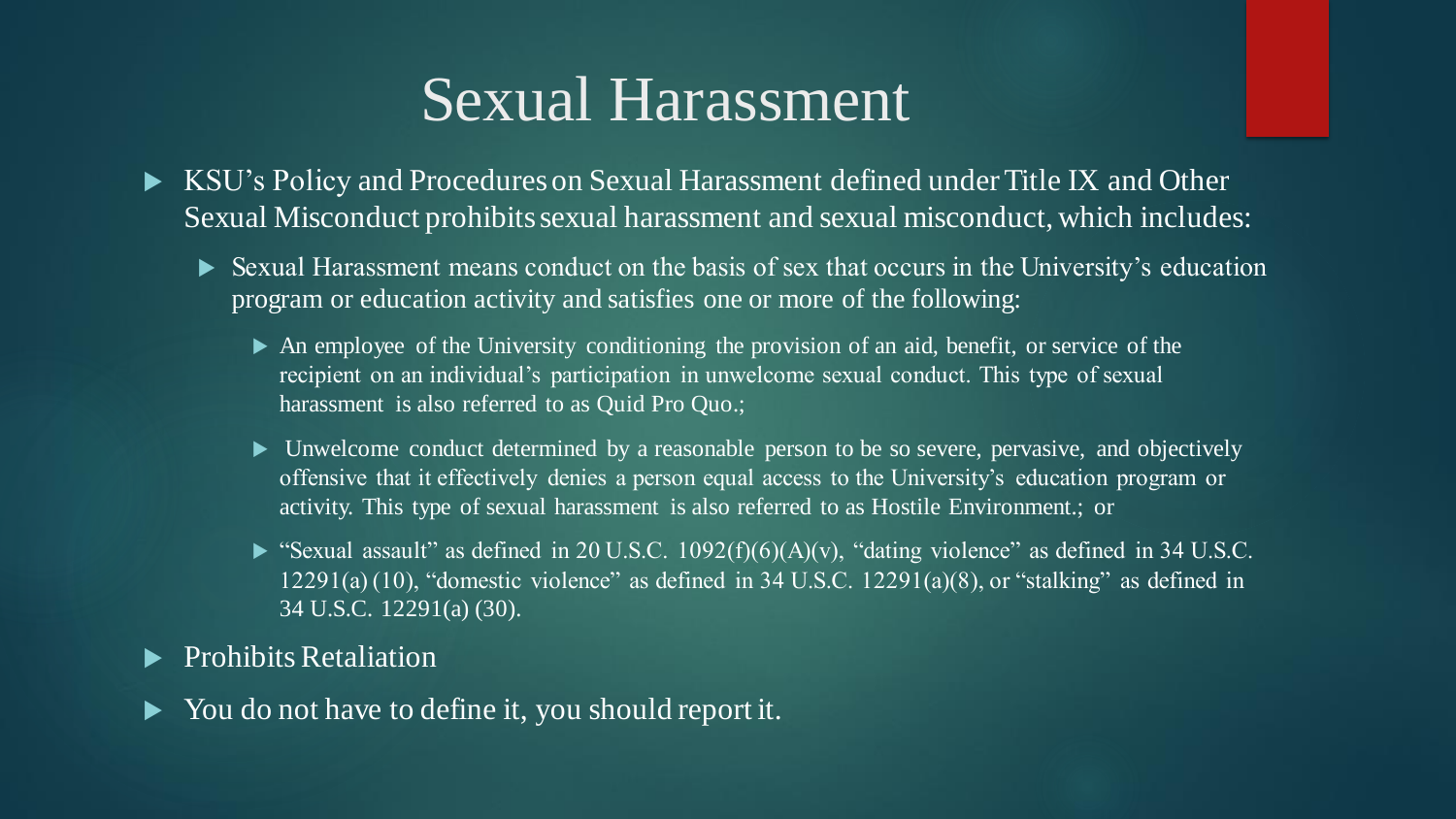### Sexual Misconduct and Violence

- Sexual misconduct, under KSU policy, includes sexual assault, dating violence, domestic violence, stalking, and sexual exploitation when that behavior does not meet the jurisdictional requirements to constitute Sexual Harassment under Title IX.
	- Example Sexual Exploitation:
		- ▶ Photos, videos, prostitution, peeping-toms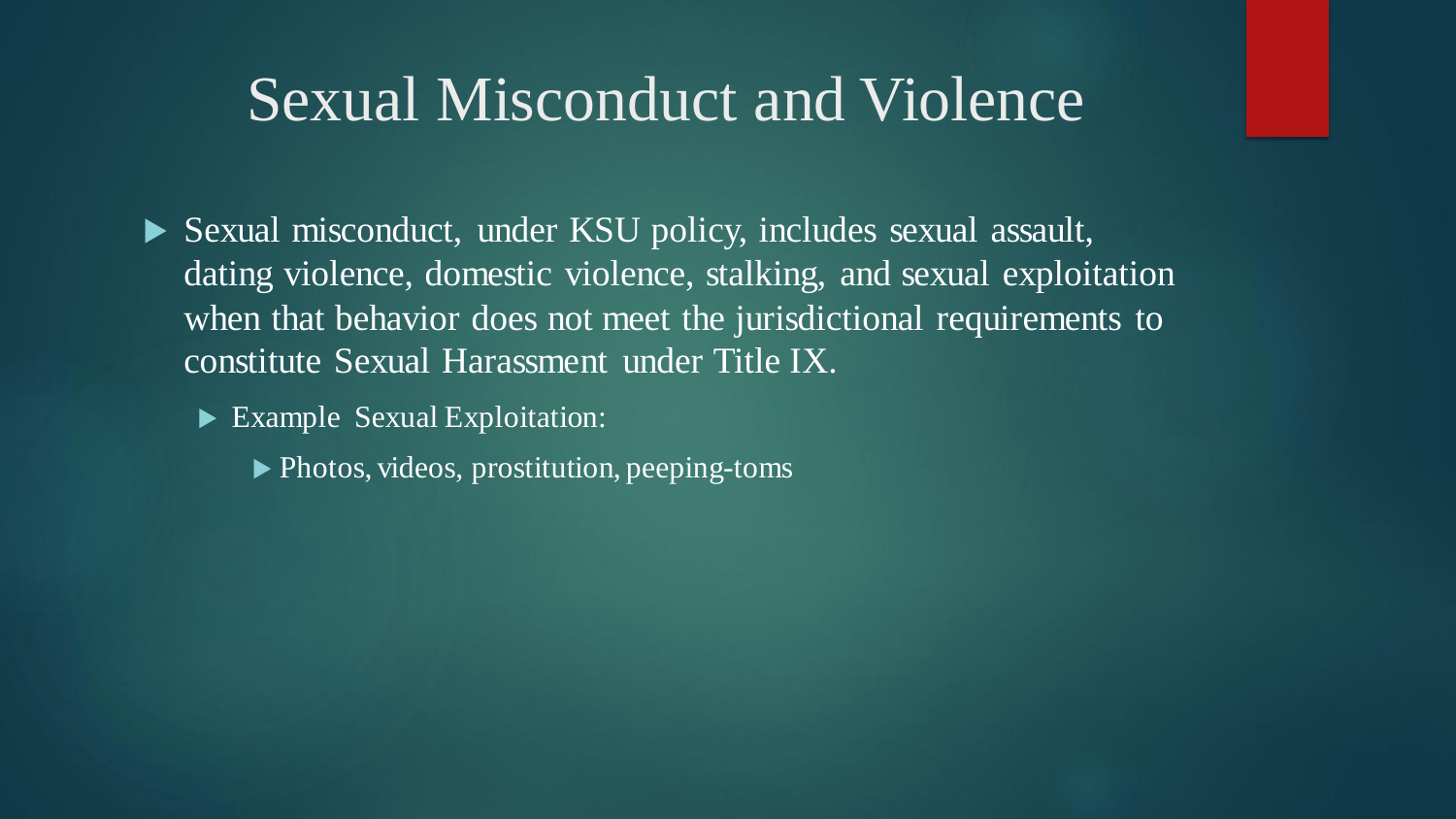### Prevalence of Sexual Misconduct

Since 1987, six national studies – including one released in early 2016 by the Department of Justice – show that as many as  $1 \text{ in } 4$  college women are sexually assaulted in college.

#### **National Institute of Justice (NIJ) (2016)**

15,000 women in 9 institutions. 25% of undergraduate women sexually assaulted while in college.

5-6% of men will experience sexual assault during college.

78% of campus sexual assaults are committed by perpetrators that the survivor knows.

Approximately 1 in 6 women and 1 in 9 men will be stalked in their lifetime.

College students are twice as likely as non-college students to be stalked.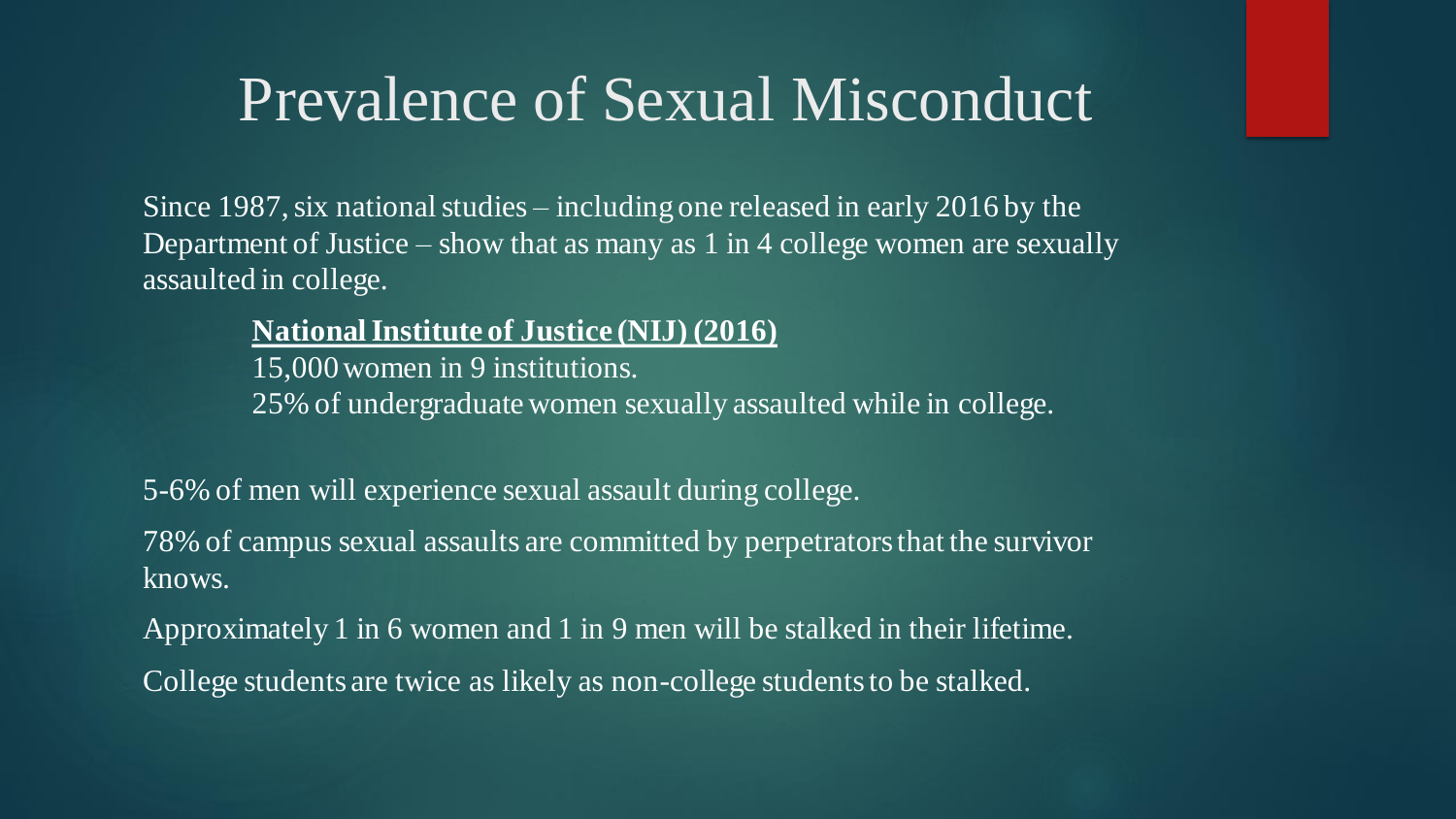

#### What is consent?

- An informed-decision, freely given, made through mutually understandable words or actions that indicates a willingness to participate in mutually agreed upon sexual activity.
- I.e., informed and freely given permission to engage in a specific sexual act.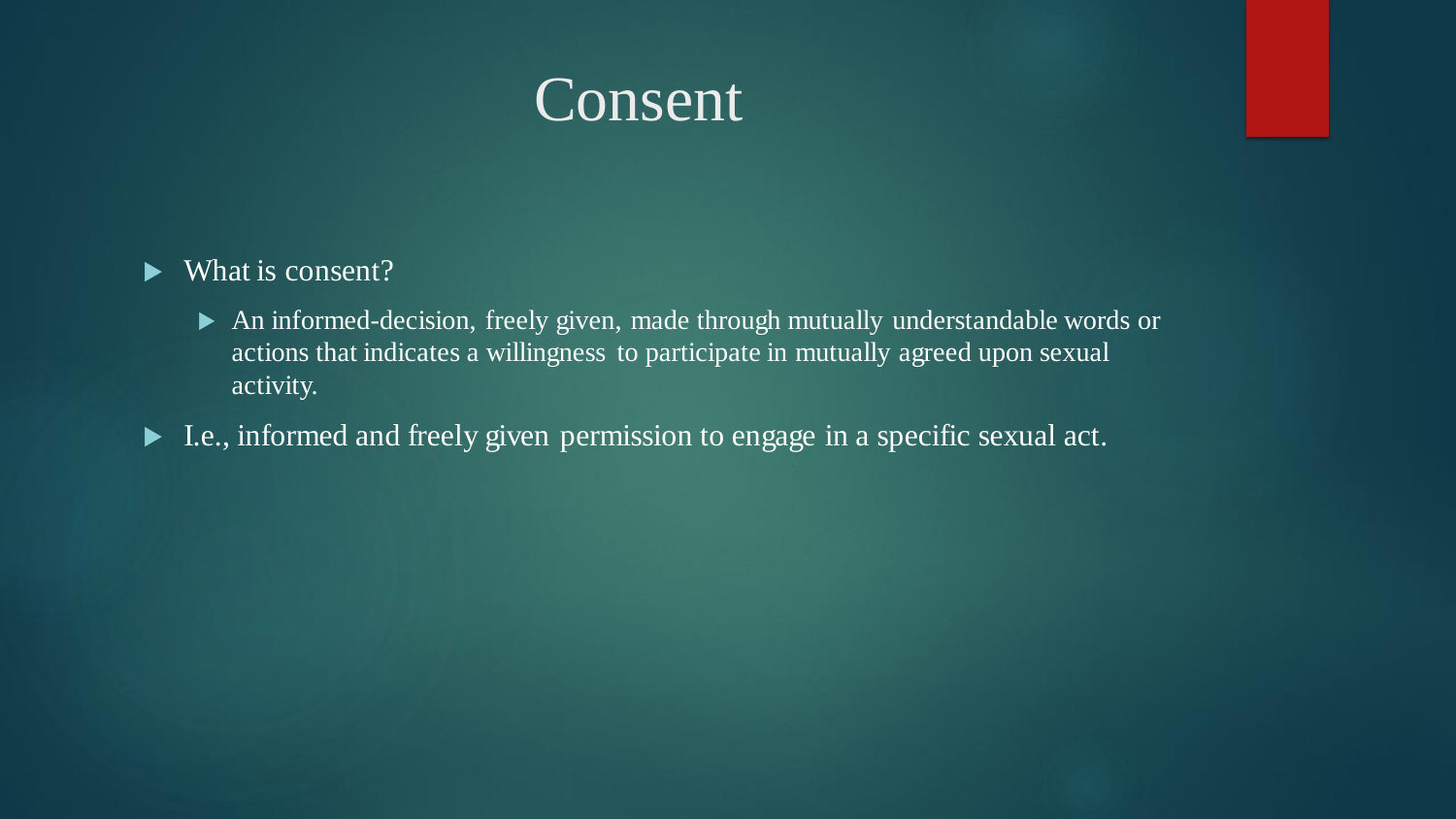## Consent – How do I get it?

 $\blacktriangleright$  Ask!

- Clear verbal and physical cues.
- When do I **not** have it?
	- Consent cannot be given by an individual who is asleep, unconscious, or mentally or physically incapacitated, either through the effect of drugs or alcohol or for any other reason, or is under duress, threat, coercion, or force.
	- ▶ Past Consent does not imply future Consent, and Consent to one type of sex does not constitute or imply consent for another type of sex, whether during a sexual encounter or from a previous sexual encounter.
	- Silence or an absence of resistance does not imply Consent.
	- Consent can be withdrawn at any time.
	- Consent cannot be obtained with Force (e.g., violence, threats)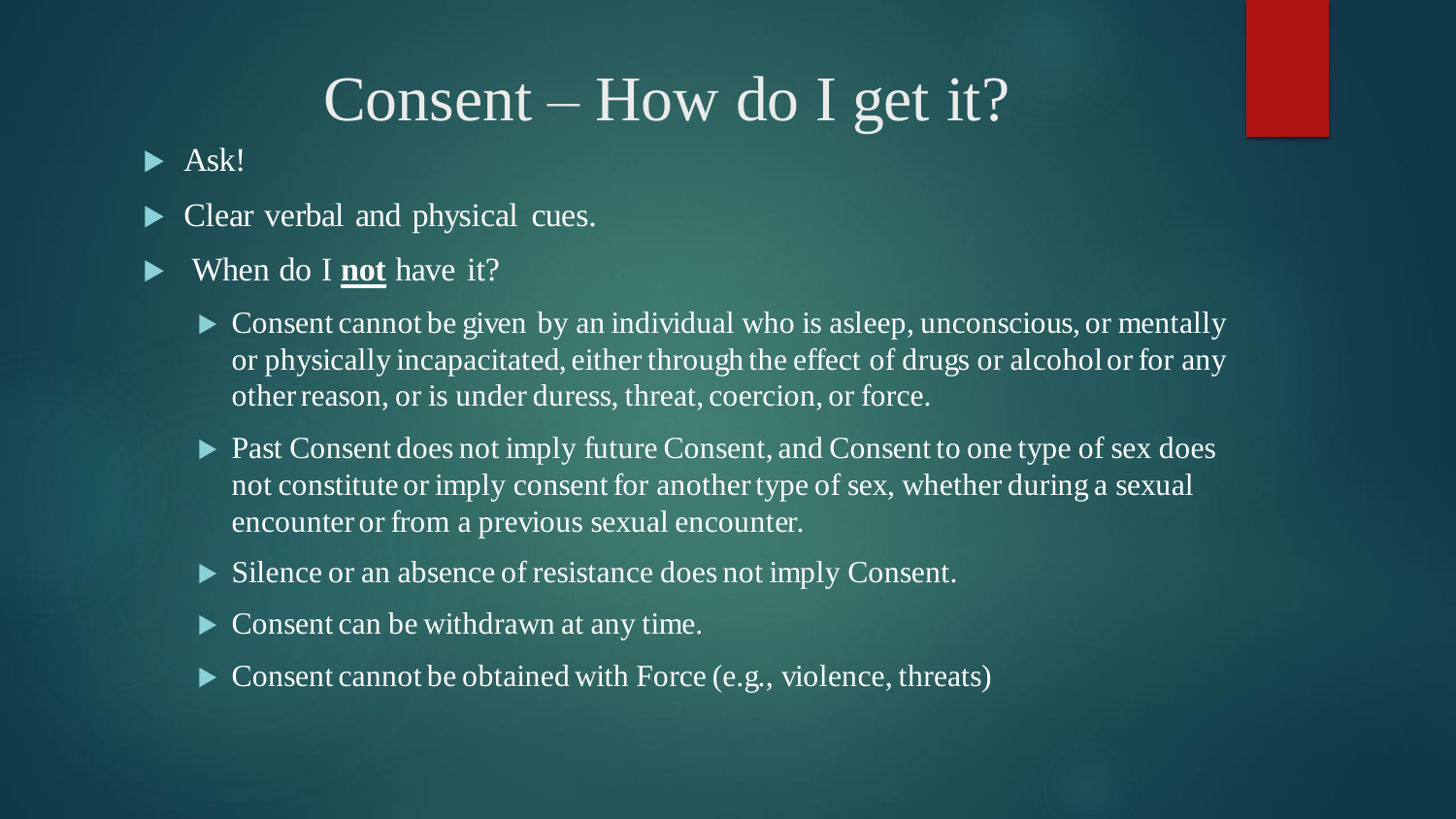### Consent – Who can consent?

#### ▶ Adults, generally

 $\blacktriangleright$  Minors

- $\triangleright$  26/27 years old = nobody 10 or more years younger than you
- $\triangleright$  21 years old = 16 years or older
- $\blacktriangleright$  18 years old = 15 years or older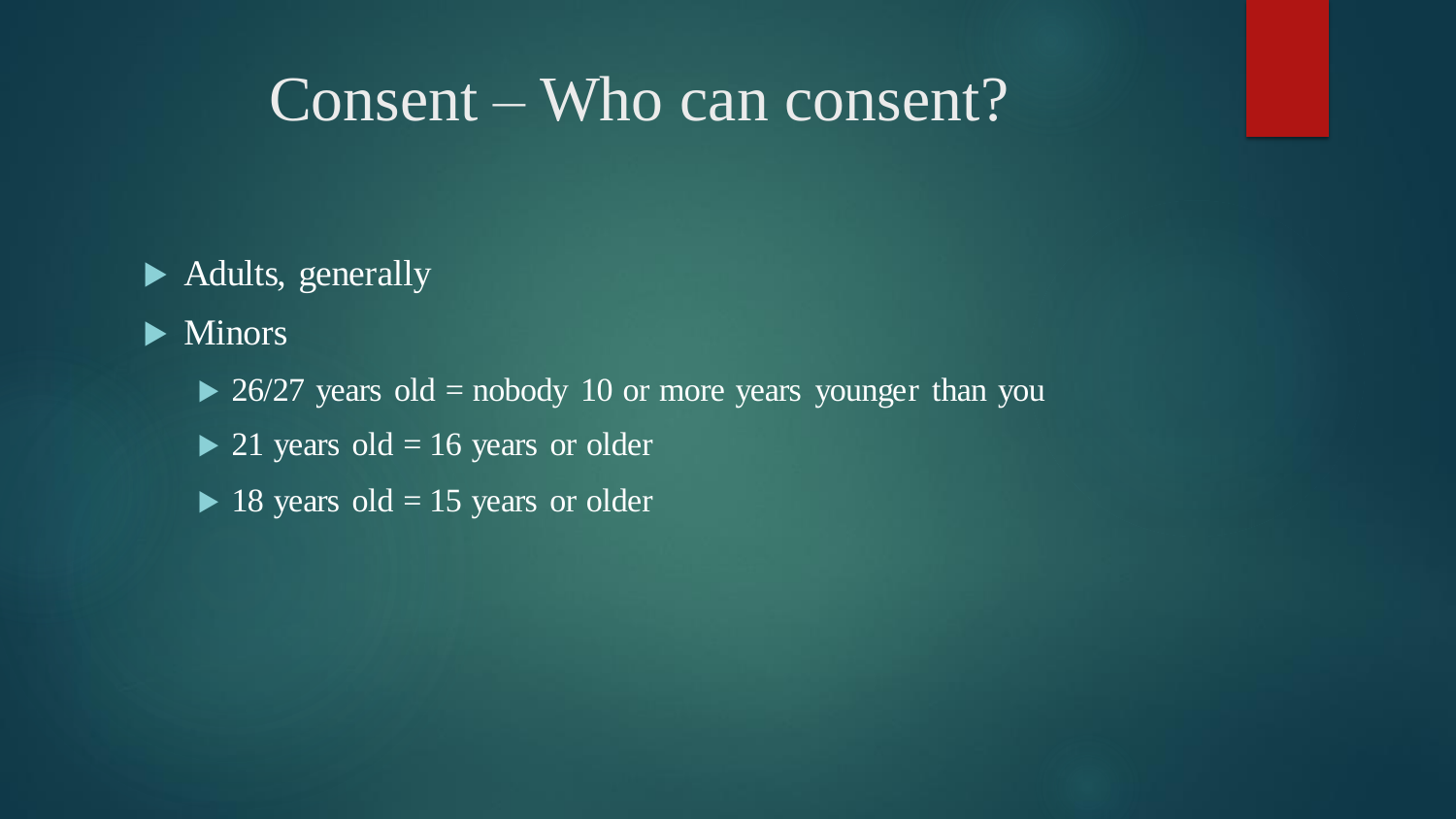# Reporting a Title IX Violation

- Who has to report Title IX Complaints?
- What do I do?
- $\blacktriangleright$  How do I do it?
- $\blacktriangleright$  When do I do it?
- ▶ What do I report?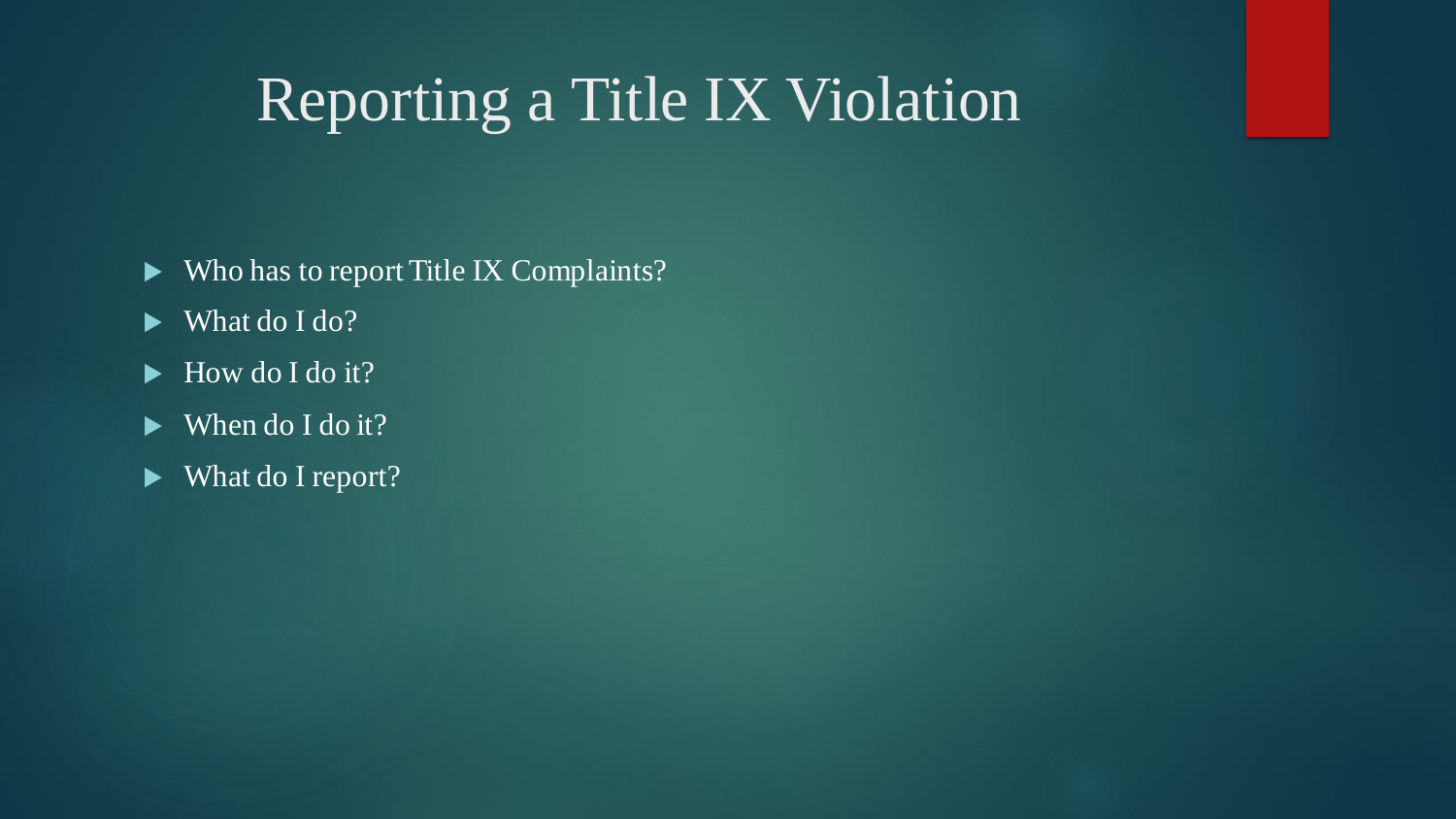## Reporting – Who has to report?

- All "Responsible Employees" must report Title IX violations.
- (Almost) Every employee at KSU is a Responsible Employee.
	- Responsible Employees are <u>any</u> KSU employee except:
		- Nurse Samantha Todd Old Rosenwald
		- ▶ Center for Emotional Wellness Counselors Student Center
		- ▶ Baptist Campus Ministry and Wesley Foundation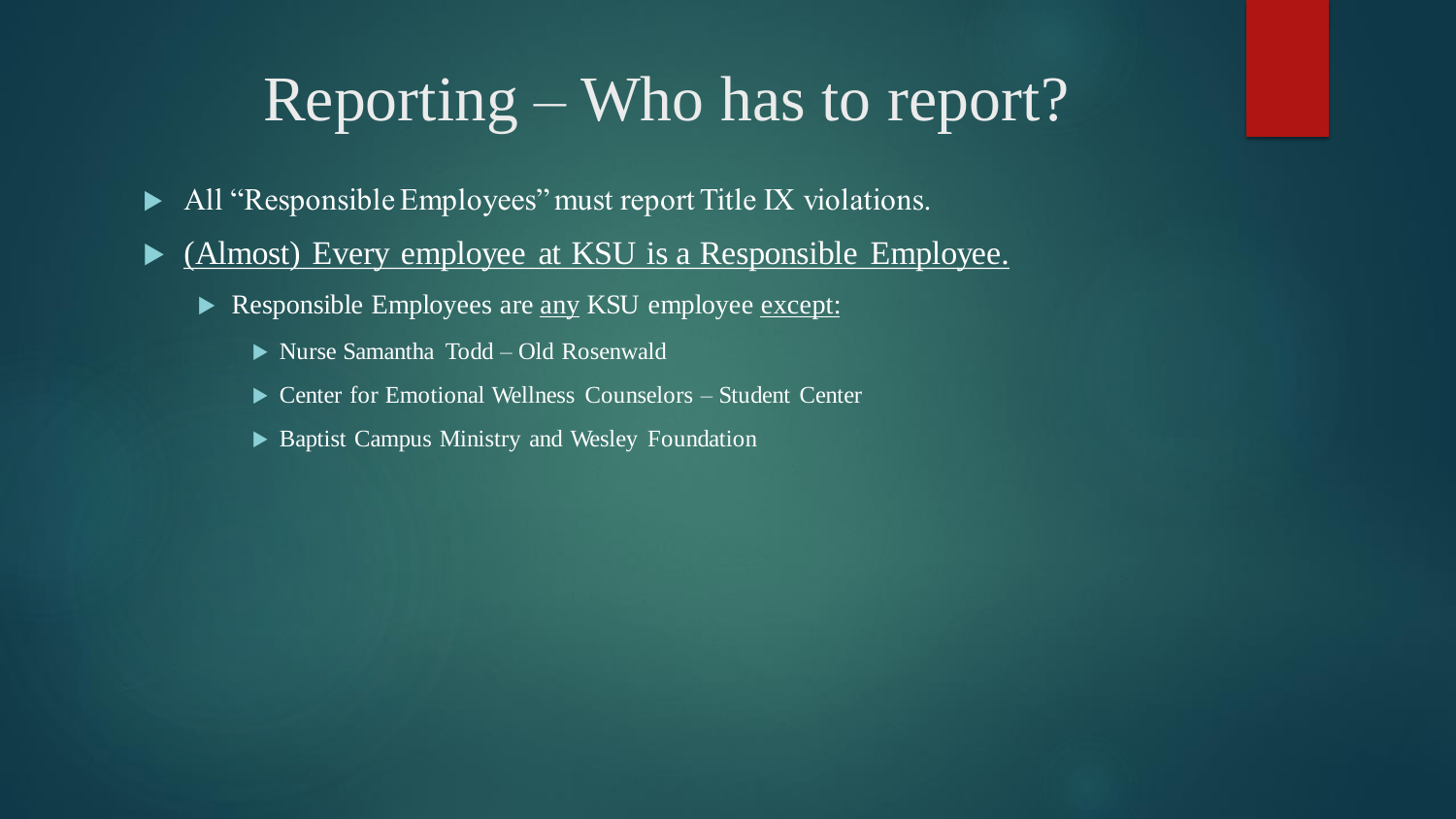# Title IX and RAs

#### **RAs are Responsible Employees**:

- ▶ You are required to report all allegations of sexual harassment or misconduct
- Report them to the Title IX Coordinator and your supervisor within 72 hours.
- ▶ Do NOT promise a student you can "keep whatever they tell you a secret."

#### **KSU:**

 We, as a university, have a duty to respond when the University has actual knowledge of an alleged violation.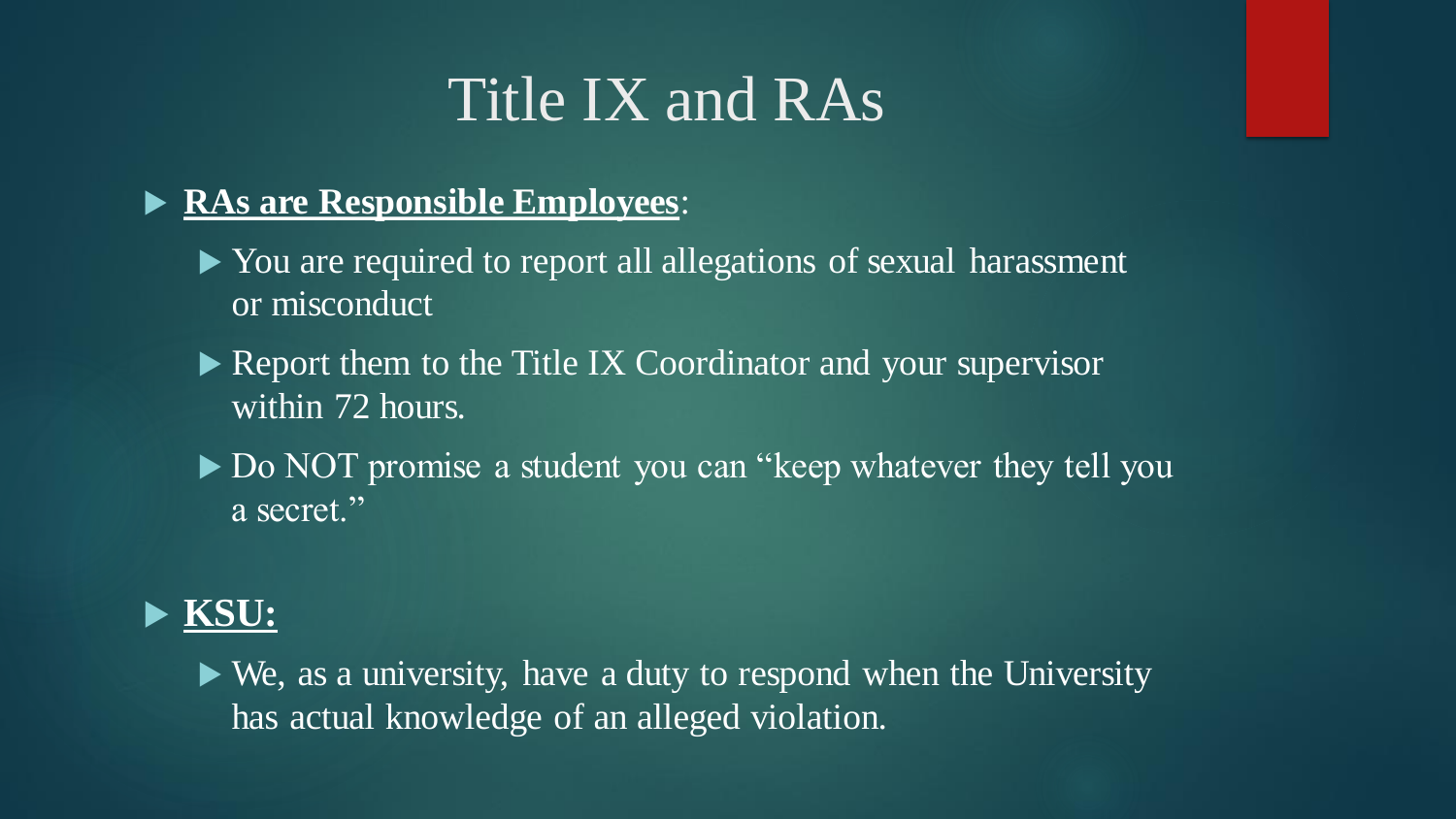# Reporting – How do I report, and when?

#### $\blacktriangleright$  How?

- Email, in person, call, or snail mail (USPS):
- $\blacktriangleright$  Hannah Hale hannah.hale  $@kysu.edu 502-597-6138 ASB$  $@kysu.edu 502-597-6138 ASB$  Room 537

 $\blacktriangleright$  When?

As soon as possible and within 72 hours. Failure to report can result in adverse employment actions.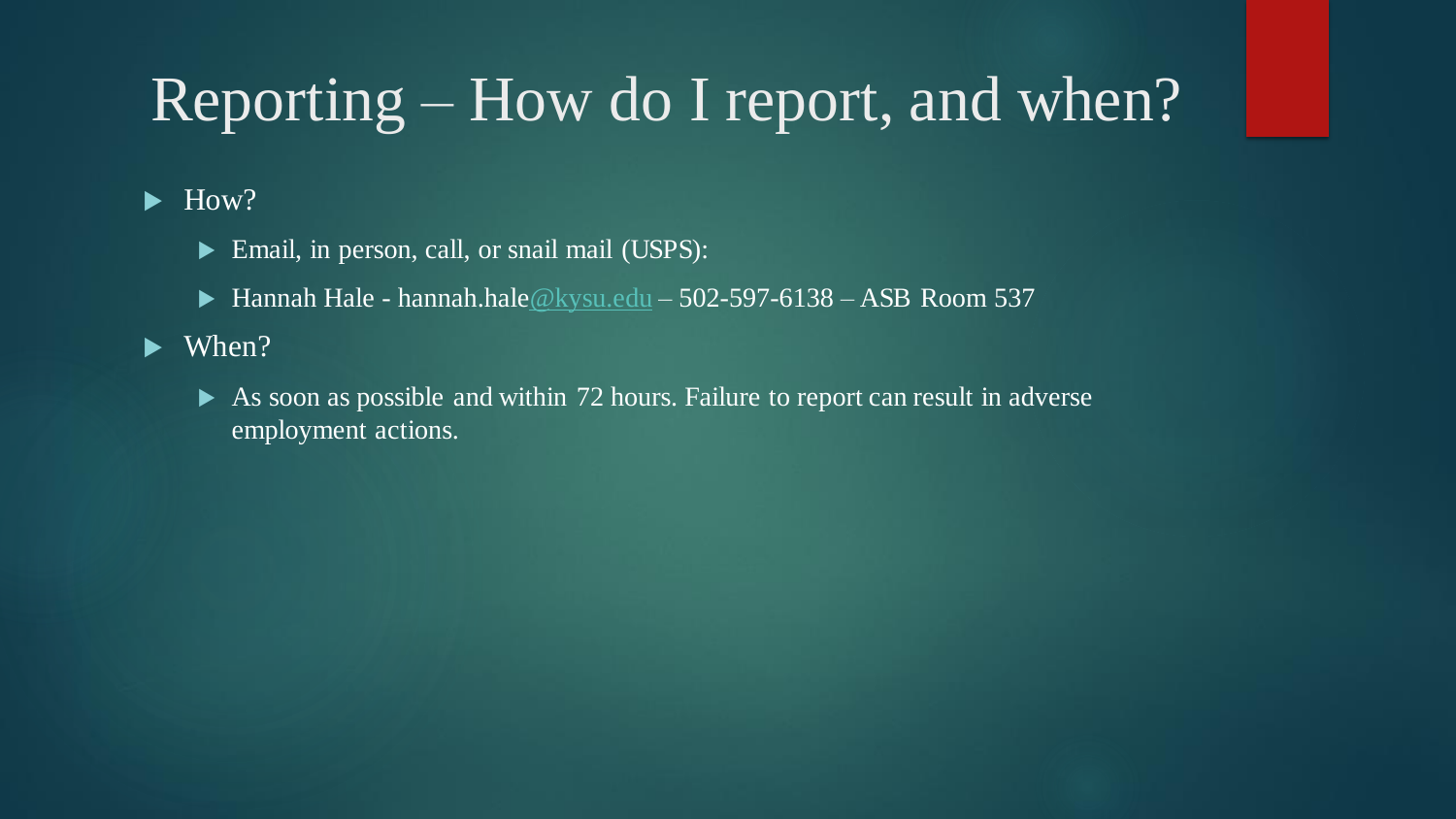# Reporting – What do I report?

- ► Who-Provide first and last names (not just nicknames) and KSU ID #s (if known).
- ► What Provide as much detail as possible. Were alcohol or drugs involved? How much? Who was there? Were they there the whole time or did they leave? Did it happen on or off campus? When did it happen?
- ► When Did it happen before they were a KSU student and they are sharing it with you, or did it happen once they were a KSU student? What month did it happen? What day? What time?
- ► Where Where were you when they told you? Where did it happen on or off campus? What residence hall? What building?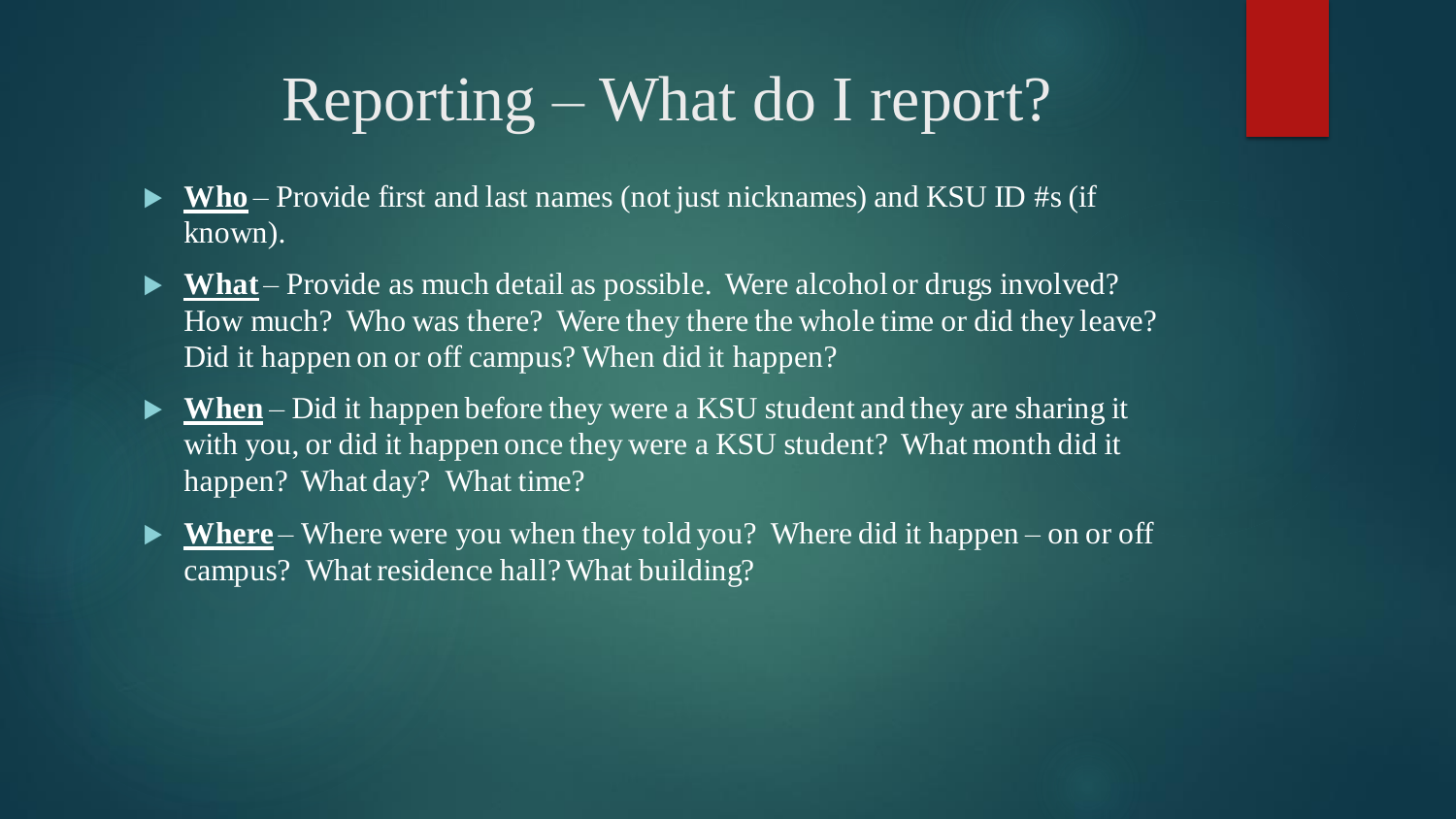## Title IX Procedures

- Report vs. Formal Complaint
- Supportive Measures
- **Retaliation**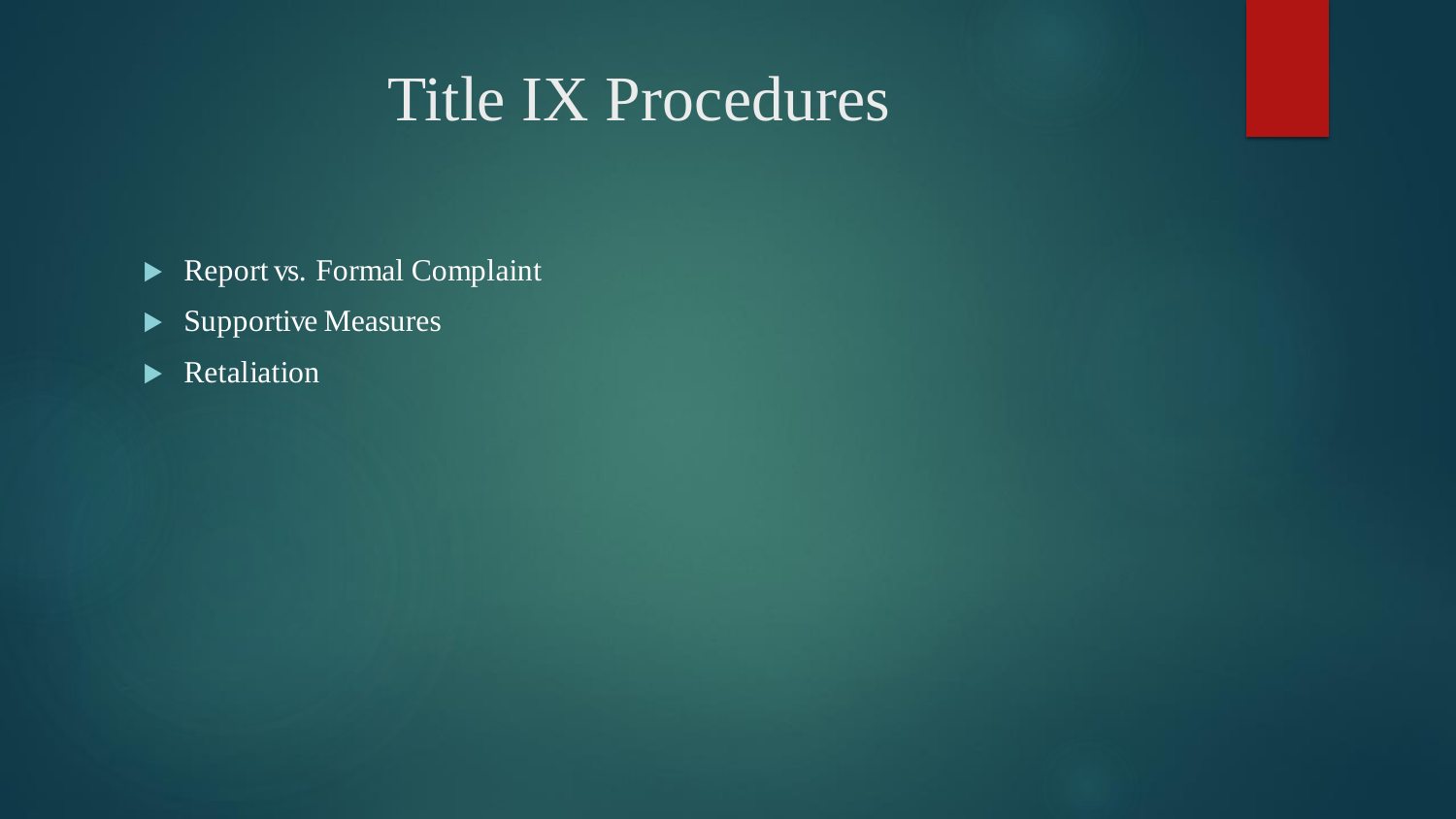## Report vs. Formal Complaint

A report and formal complaint are two distinct documents.

 $\blacktriangleright$  Any person may file a report of an alleged policy violation

**Department Only 10 Ferry Contact Contact Contact the Vielers** Upon reciept of a report, the Office of Title IX will contact the Complainant (if known) and offer supportive measures and go over the Title IX process.

▶ Only the Complainant, legal parent/guardian, or the Title IX Coordinator may file a formal complaint.

A formal complaint initiates an investigation.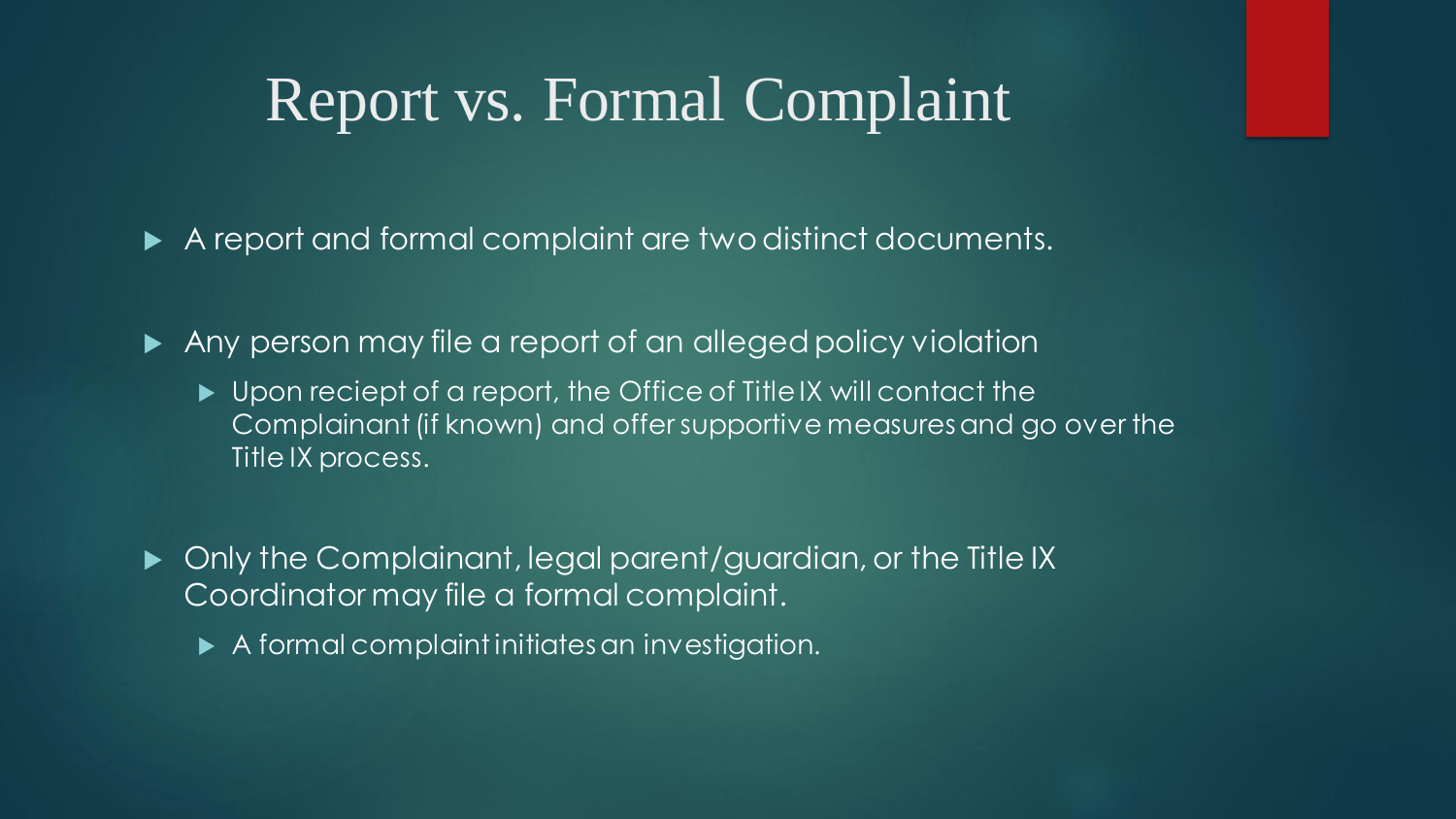# Supportive Measures

- $\triangleright$  Upon reciept of a report of an alleged Title IX policy violation, the Office of Title IX will contact the Complainant and offer supportive measures. Supportive measures are intended to restore and or preserve a parties' equal access to the University's educational program or activities. Supportive Measures include, but are not limited to:
	- Referral to counseling and health services;
	- Referral to the Employee Assistance Program;
	- Education to the community; d. Alteration of the housing situation of Respondent (resident student or resident employee);
	- Alteration of the housing situation of the Complainant (resident student or resident employee), if desired;
	- Limitations of contact between the parties, up to and including issuance of a no contact order;
	- Adjustments to academic deadlines and course schedules;
	- Altering work arrangements for employees; and
	- Other remedies appropriate to each individual situation.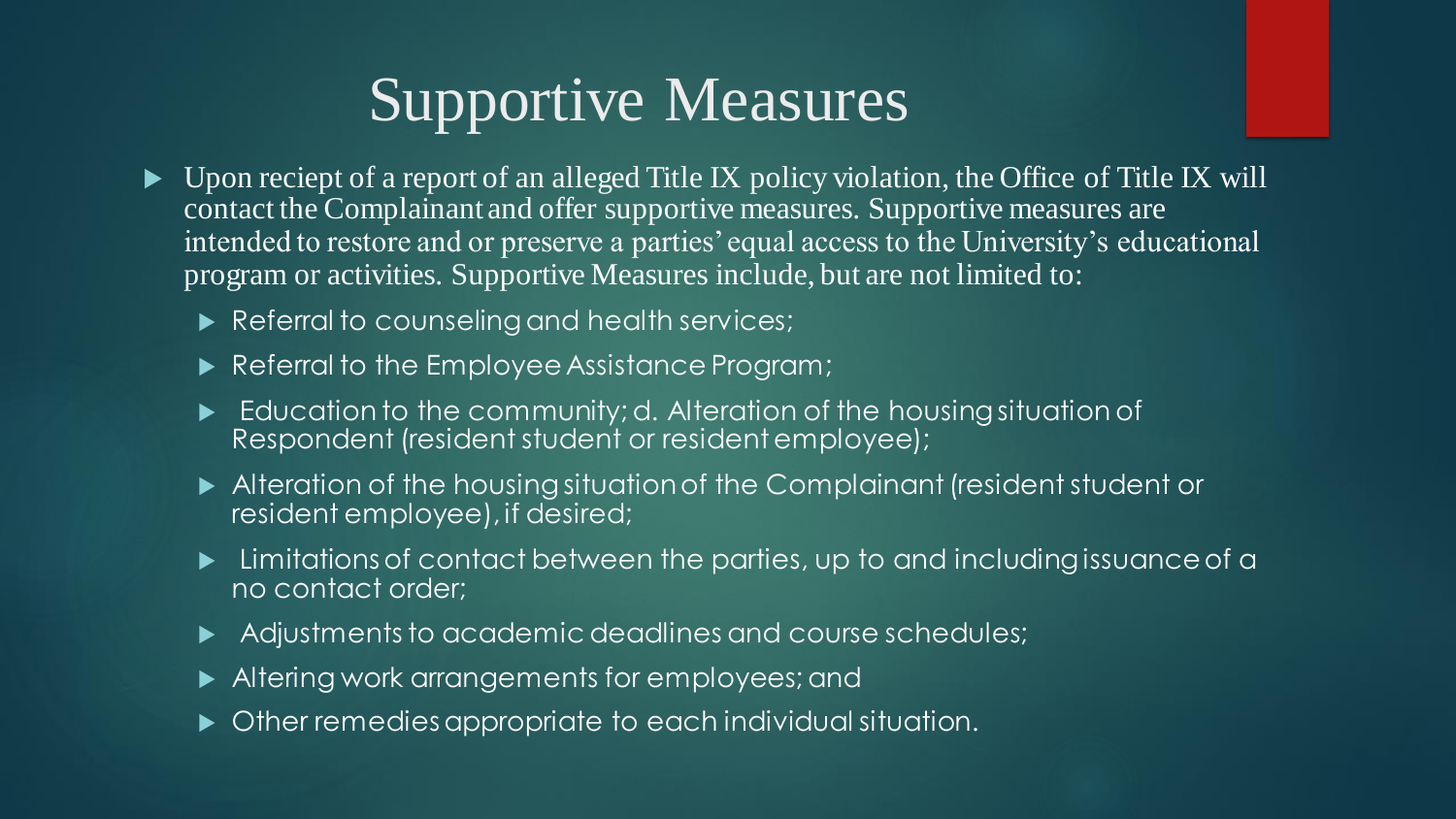### Retaliation

Adverse action by an individual against a party to a Title IX investigation.

Retaliation is strictly prohibited and will not be tolerated.

- Discimpline up to Suspension or Administrative Leave,
- Expulsion or Termination.
- $\blacktriangleright$  Report retaliation to the Title IX Office immediately.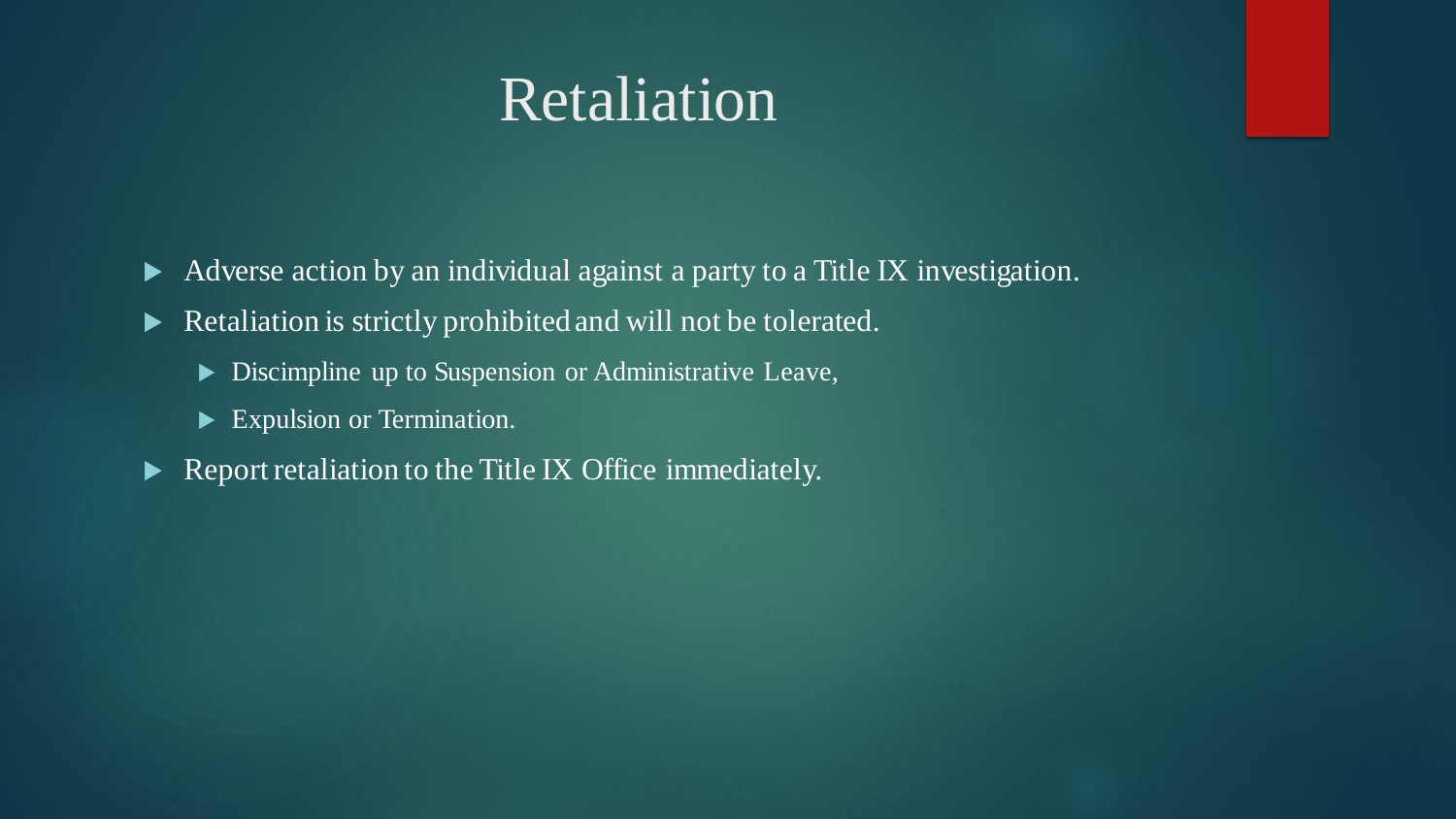# Discipline

- Will students be disciplined?
- What type of discipline can students receive?
- $\blacktriangleright$  Can they fight it?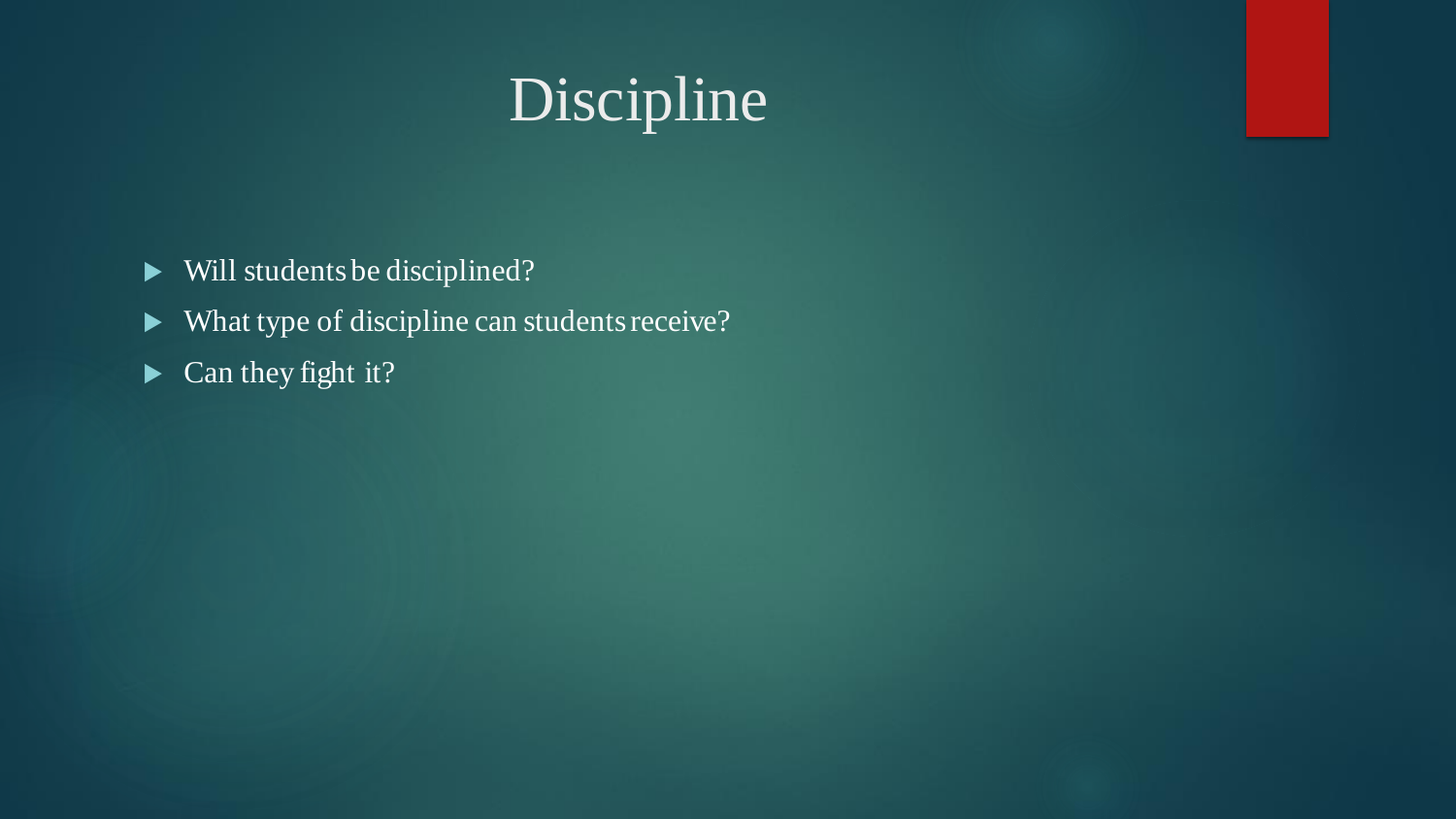# Discipline – Will students be disciplined, and how?

- $\blacktriangleright$  If the Title IX Office determines there has been a violation of the Title IX Policy, there will be discipline.
	- ▶ "Preponderance of the evidence"
- Discipline may be administered and is determined on a case-by-case basis.
	- ▶ Warnings,
	- **Probation,**
	- ► Loss of Privileges,
	- Suspension or Administrative Leave,
	- Expulsions or Termination.
- Students can appeal disciplinary determinations.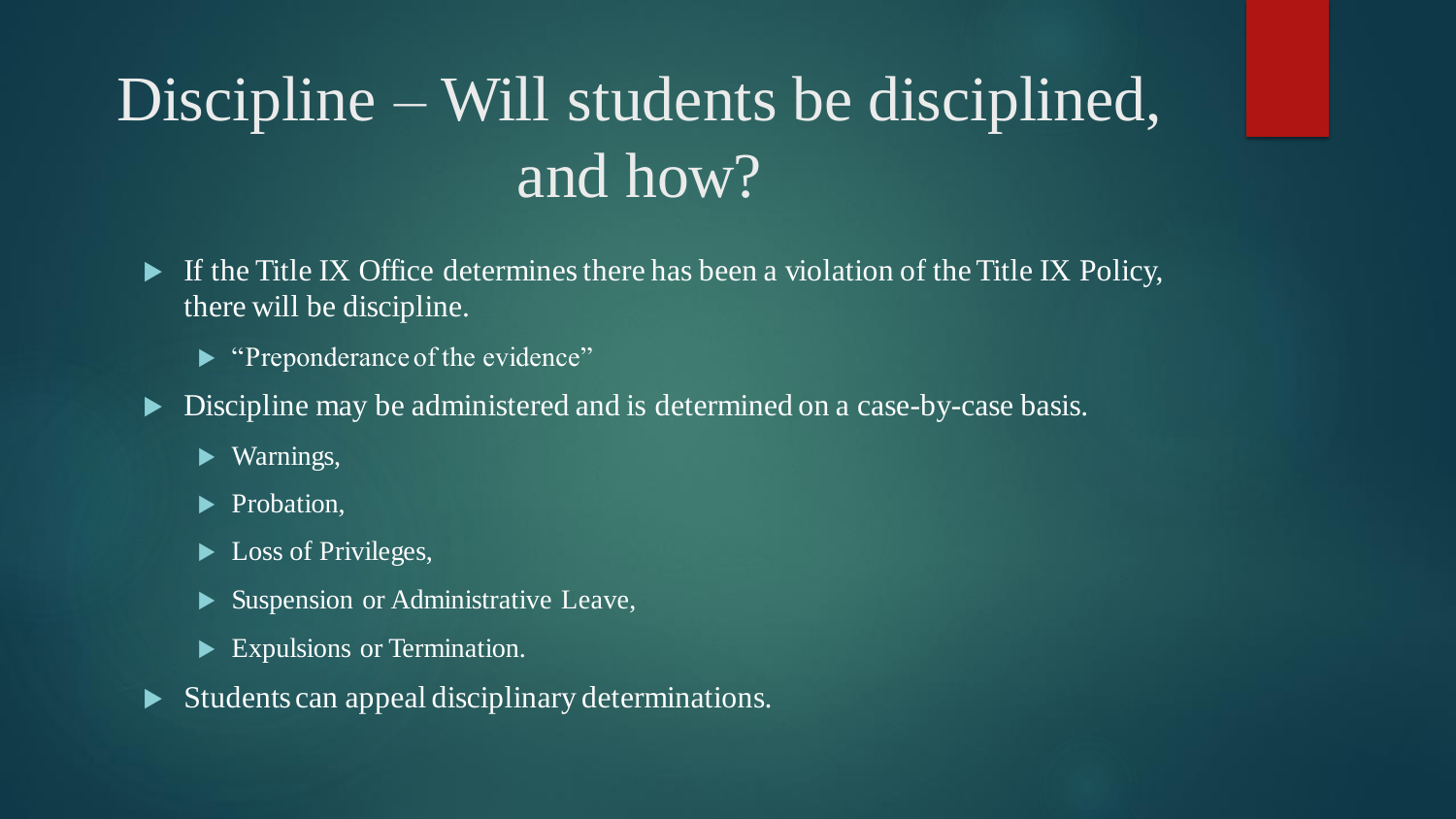# Discipline – Can students fight it?

#### ranksquare Yes.

- $\blacktriangleright$  A party who disagrees with the decision or discipline resulting from an investigation may appeal the findings.
	- $\blacktriangleright$  Must appeal within 2 business days.
	- Appeals are submitted to the Title IX Coordinator and forwraded to the Appellated Officer.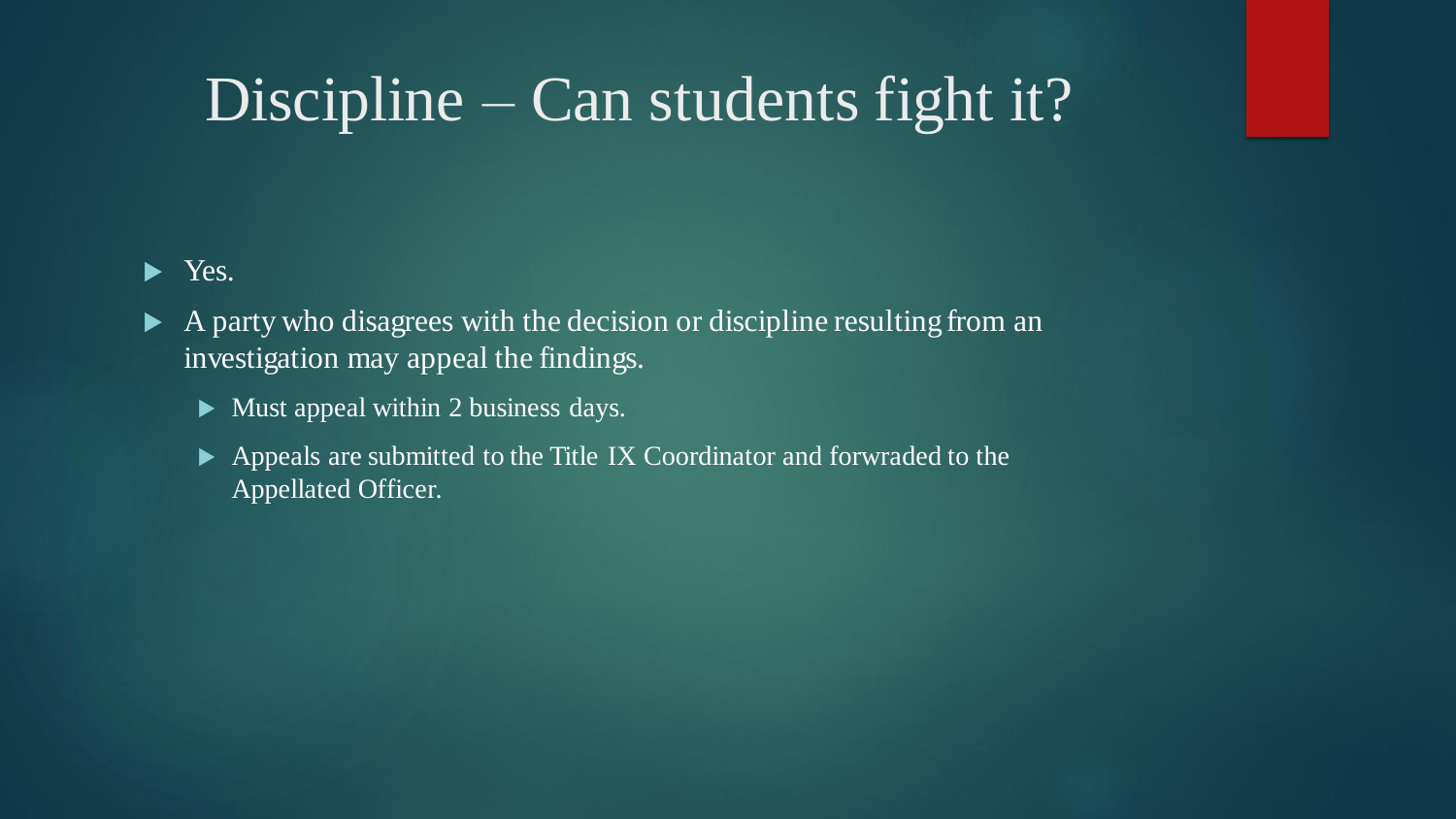# Campus Resources

#### $\blacktriangleright$  Confidential Resources:

- ▶ Center for Emotional Wellness Counselors– Student Center
- ▶ Medical Assistance Nurse Samantha Todd Old Rosenwald
- ▶ Religious Baptist Campus Ministries or Wesley Foundation

#### Non-Confidential Resources:

- $\blacktriangleright$  Title IX Office
- KSU Police
- $\blacktriangleright$  RDs and RAs
- Responsible Employees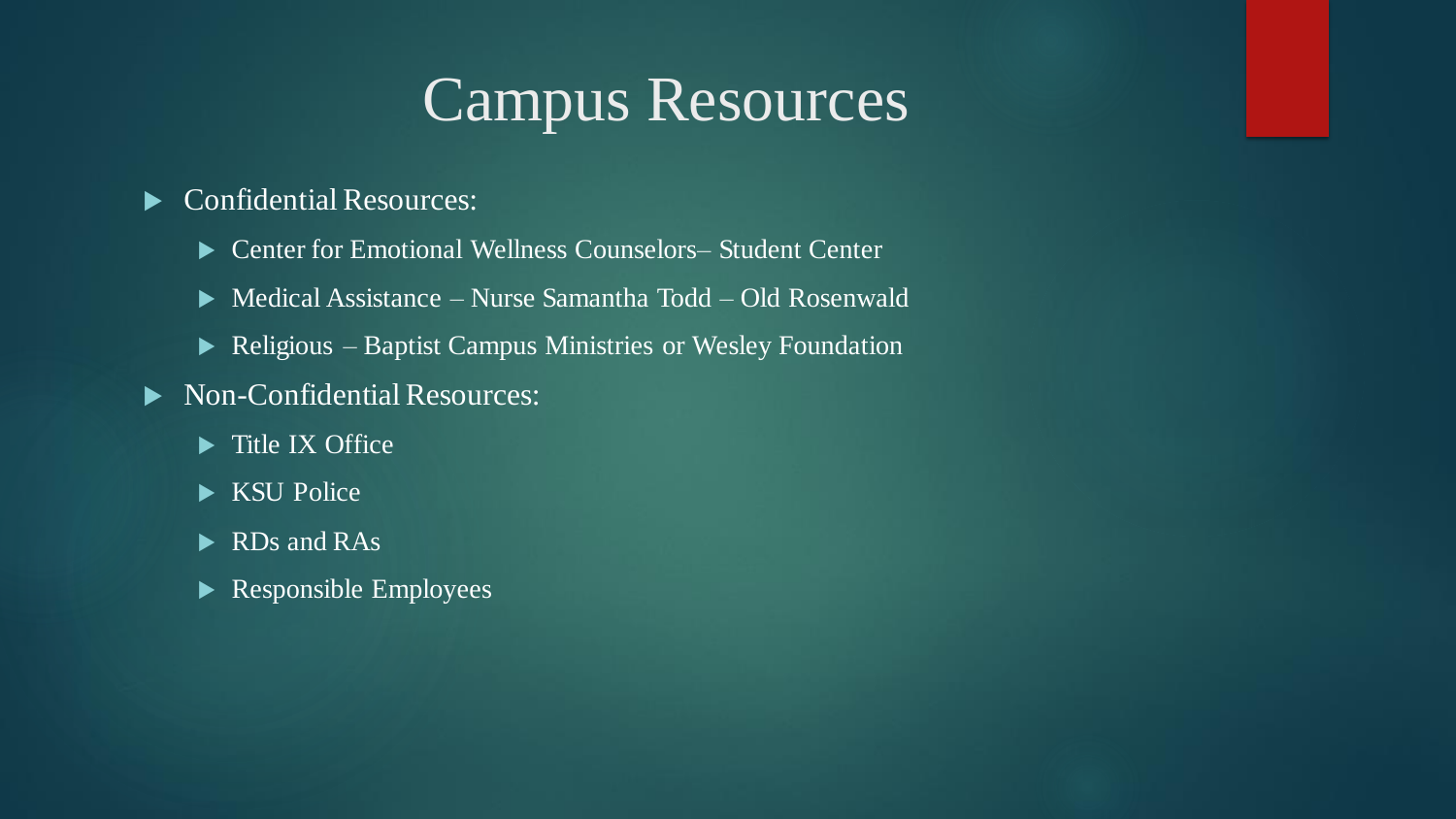# Off Campus Resources

- ► Frankfort Regional Hospital 2 Sexual Assault Nurse Examiners ("SANE")
- **Legal Aid of the Bluegrass**
- $\triangleright$  & "Ampersand" Sexual Violence Resource Center of the Bluegrass (formerly Bluegrass Rape Crisis Center)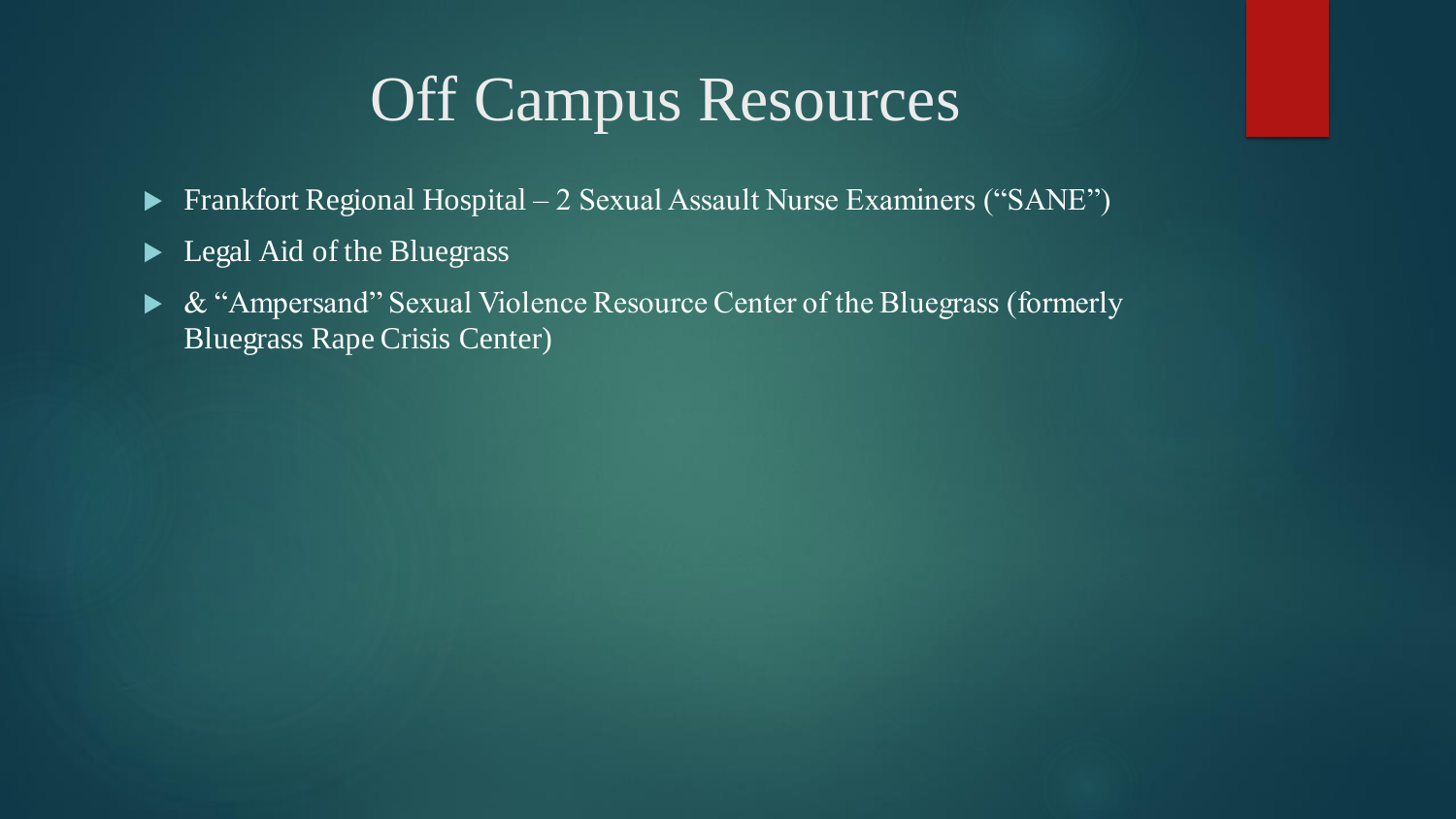### FERPA

- Family Education Rights and Privacy Act
- Protects the privacy of student education records.
	- Almost all student information is confidential except "directory information":
		- ▶ Contact information: Student's Name, Address, Telephone Number, E-mail Address, Photo
		- ▶ Enrollment information: Major, Dates of Attendance, Classification, Degree(s) Earned, Previous Institutions Attended
		- Extra curricular activities: Participation in Student Organizations, Participation in University Recognized Organization and Activities
		- Achievements: Honors and Awards, Dean's/President's List
		- ▶ Weight and Height of Athletic Team Member
	- Confidential and Personally Identifiable Information is protected:
		- Social security number, birthday, financial information.
			- Can it be used to steal their identity? It's confidential or PII.
		- Grades, class attendance, GPA.
		- Disciplinary Records, ongoing investigations.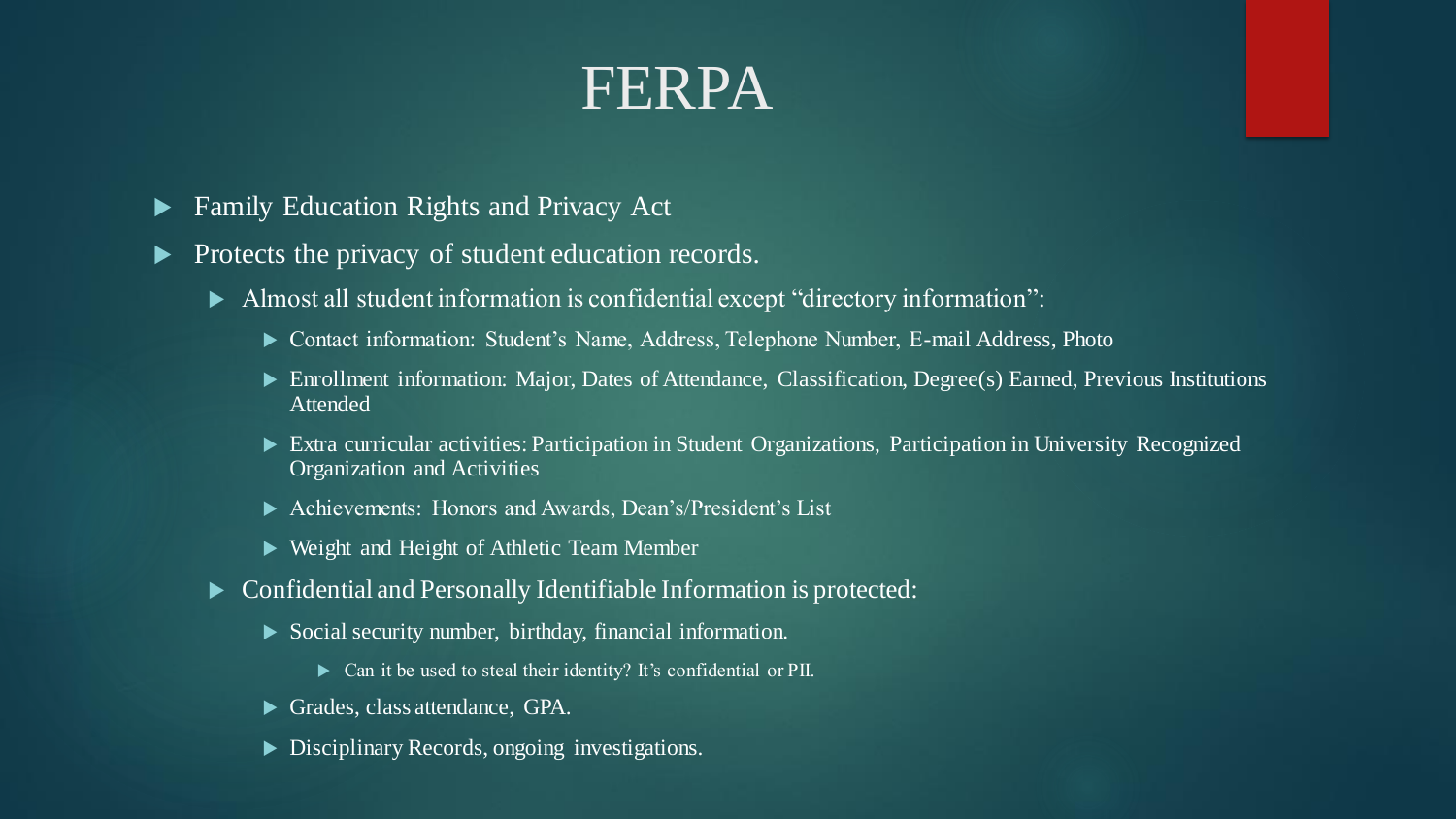## FERPA

#### Who can access confidential student data?

- Certain University employees with a "legitimate educational interest."
	- These are work related interests, rather than personal or private interests.
	- Example: Me vs. another RA
- A few other entities you'll probably never hear from.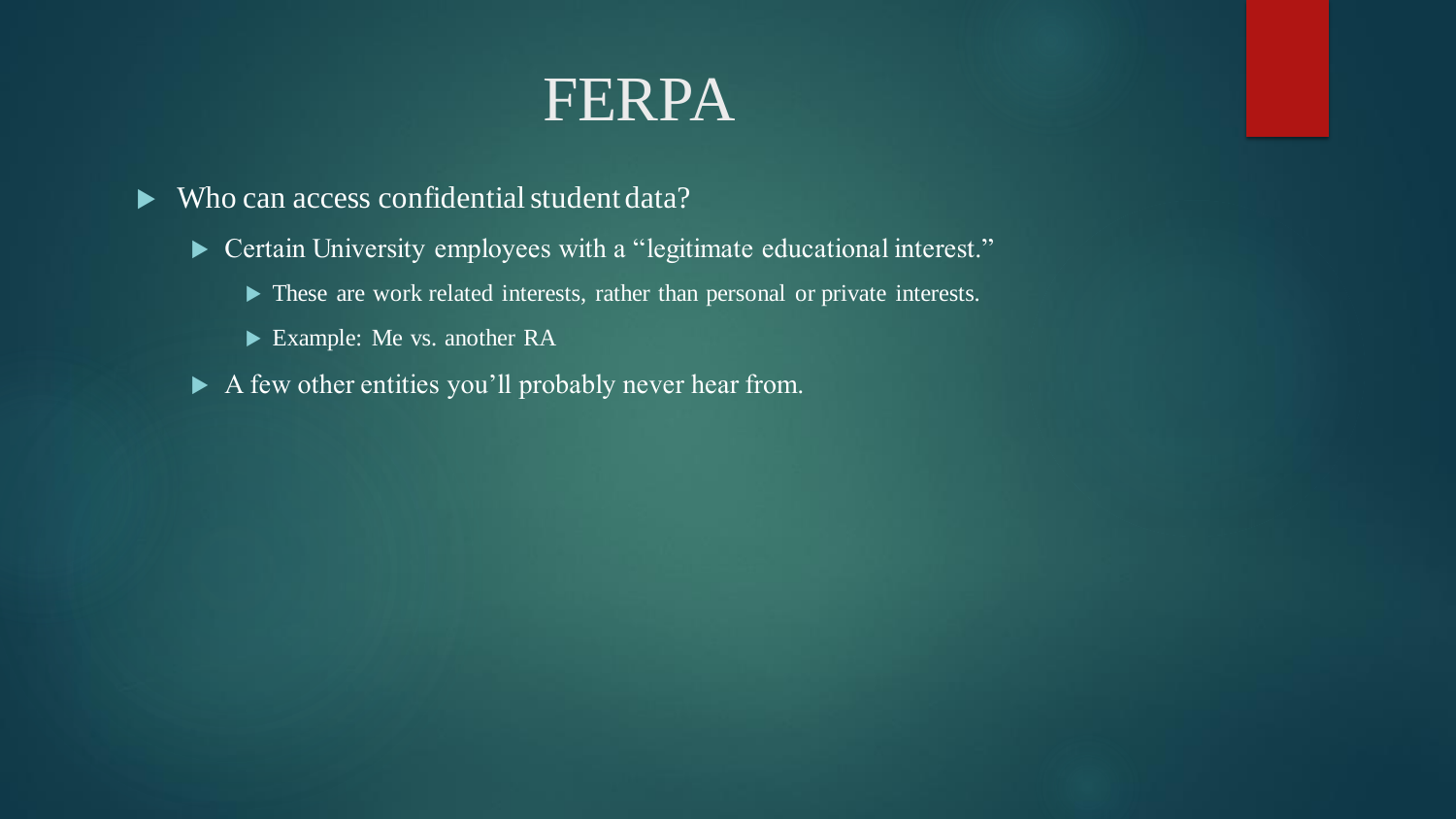

#### **Parents and FERPA**

- ERPA rights transfer to students at the age of 18 or at the time they begin college, regardless of age. Parents do not have a right to their child's information.
- Unless a student has signed a FERPA waiver with the Registrar's Office, do not share confidential information with a parent.
- $\blacktriangleright$  To be safe, direct parent questions to other areas (Registrar, Bursar, Title IX, etc.).